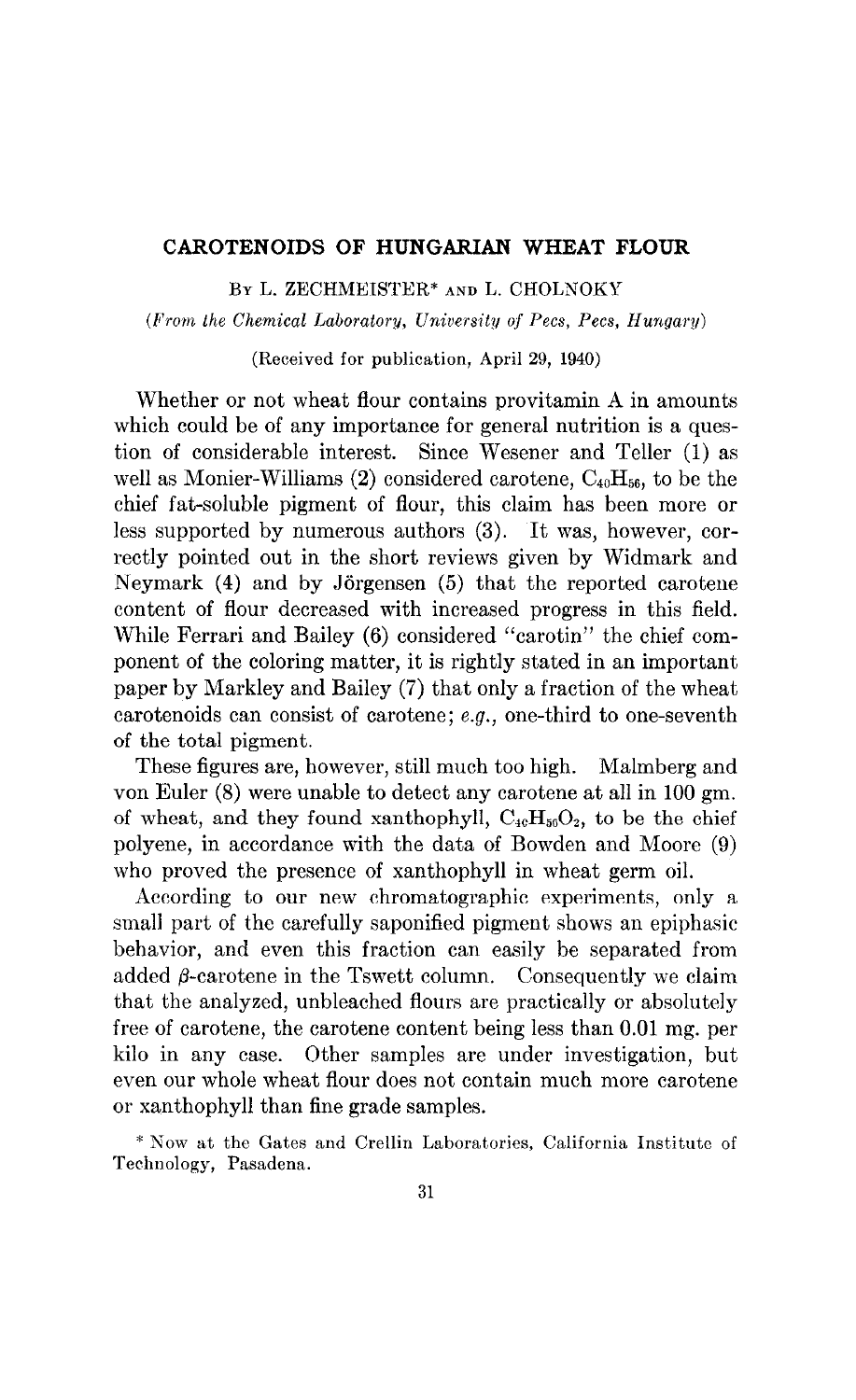## 32 Carotenoids of Hungarian Wheat Flour

As far as we know, no carotenoid has yet been isolated in crystallized form from flour, obviously because of the small amounts of the pigment present and of the very unfavorable proportion between coloring matter and colorless substances in the extracts. Earlier investigations carried out with animal fats in this laboratory showed, however, that in similar cases a sequence of several chromatographic operations may gradually improve the degree of purity, and finally allow the separation of the pigment. By applying this principle, we isolated 15 mg. of well crystallized, pure xanthophyll (lutein) from 60 kilos of flour.

#### EXPERIMENTAL

#### Chromatographic Analysis of Flour Carotenoids

Carotene-The starting material was unbleached, fine grade wheat flour from southern Hungary ("zero flour") which was harvested in July and milled in October, a few days before the experiments were begun. In the course of 4 to 5 hours 1 kilo was percolated with peroxide-free ether, whereupon the extract (1.5 liters) was kept for a night over 0.1 liter of concentrated methanolic KOH. The dark alkaline layer was then drained off, gently shaken with 0.5 liter of fresh ether, and finally, with caution, 1 liter of water was added without any further shaking. The upper layer plus the main ethereal solution (see above) was washed alkali-free, dried with sodium sulfate, and concentrated as far as possible at not over  $40^{\circ}$ , under diminished pressure, while a slow stream of  $CO<sub>2</sub>$  was bubbled through. In order to eliminate the last traces of the ether, it is advisable to add some petroleum ether (b.p. 70") and to repeat the evaporation.

The next step was the chromatographic separation of the pigment. The petroleum ether solution of the residue obtained was poured onto a calcium hydroxide column  $(18 \times 3.5 \text{ cm.})$ which was washed with fresh solvent until the following chromatogram was obtained, the zones of which showed blurred borders. Further washing should be avoided, as it would carry the lower layer of pigment into the filtrate. (The figures denote the width of the respective zones.)

- 60 " colorless
- 2 " very pale yellow: partly carotene (?)

Filtrate: yellowish, differing from carotene but showing a similar spectrum

<sup>40</sup> mm., yellow, heterogeneous: xanthophylls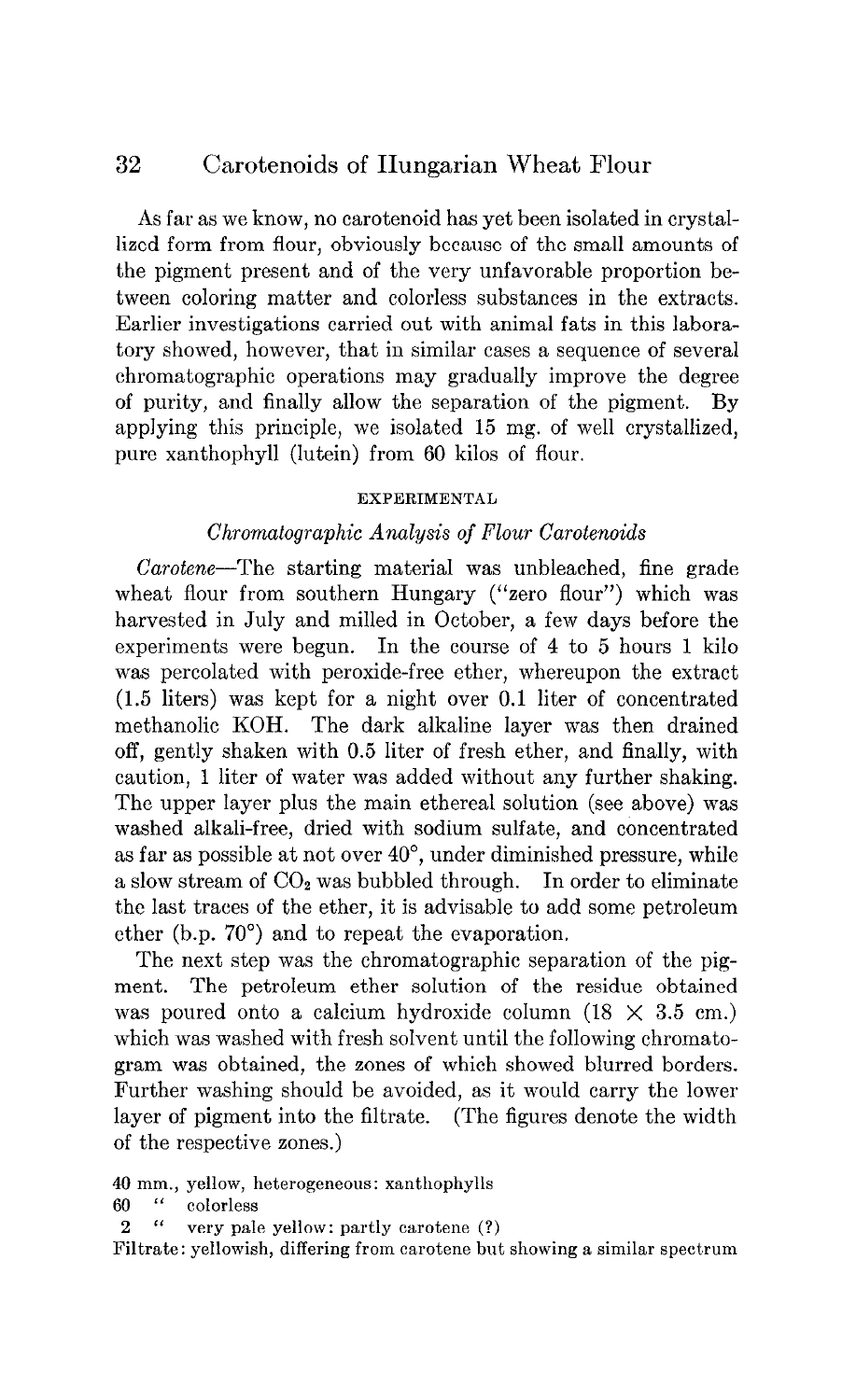## L. Zechmeister and L. Cholnoky 33

The two latter fractions were epiphasic; their spectra were in some cases like that of  $\beta$ -carotene, in other cases rather like that of  $\alpha$ -carotene, the maxima determined in light petroleum being 482, 452 m $\mu$  or 477, 448 m $\mu$ .

Neither of these two fractions can, however, be identical with carotene, because their behavior is altered by a new treatment with methanolic alkali. The whole pigment content of the filtrate became hypophasic under this treatment, and an analogous change was observed in the larger part of the 2 mm. zone also when it was eluted in alcohol, transferred into ether, and saponified as mentioned above. As a considerable increase in the adsorbability was also observed, undoubtedly some polyenic esters which are fairly resistant to saponification had been present in the flour.

A further indication of non-identity with carotene was furnished by the so called mixed chromatogram. A solution of pure  $\beta$ -carotene (from red pepper) was added to the saponified fraction and the solution was passed through the Tswett column, whereupon the added carotene was more easily adsorbed, while the flour pigment passed into the filtrate. This flour pigment fraction collected from 60 kilos of flour could not be crystallized. In no case can the possible carotene content exceed 0.01 mg. per kilo of flour.

Xanthophyll-The 40 mm. zone was eluted with alcohol and this solution was mixed with petroleum ether. Sufficient (but no more) water was then cautiously added just to remove the pigment to the upper layer. Too much water would transfer an unusually large amount of the colorless impurities as well. The separated and dried pigment solution was adsorbed on a calcium carbonate column (18  $\times$  4.5 cm.) prepared from a mixture of 1 part of calcium carbonate precip. and 3 parts of calcium carbonate leviss. It is advantageous to develop the chromatogram by means of a benzene-petroleum ether mixture (1:20) and finally to eliminate from the column traces of benzene by washing it with petroleum ether. The developed column showed the following zones.

70 mm., colorless

|    | $\cdots$ $\cdots$                                                                                    |
|----|------------------------------------------------------------------------------------------------------|
|    | 2 "brownish yellow" when treated with traces of iodine, they are<br>partially converted into lutein) |
|    | 5 "colorless"                                                                                        |
| 10 | vellow: xanthophyll (lutein), in light petroleum 477.5, 447 mu                                       |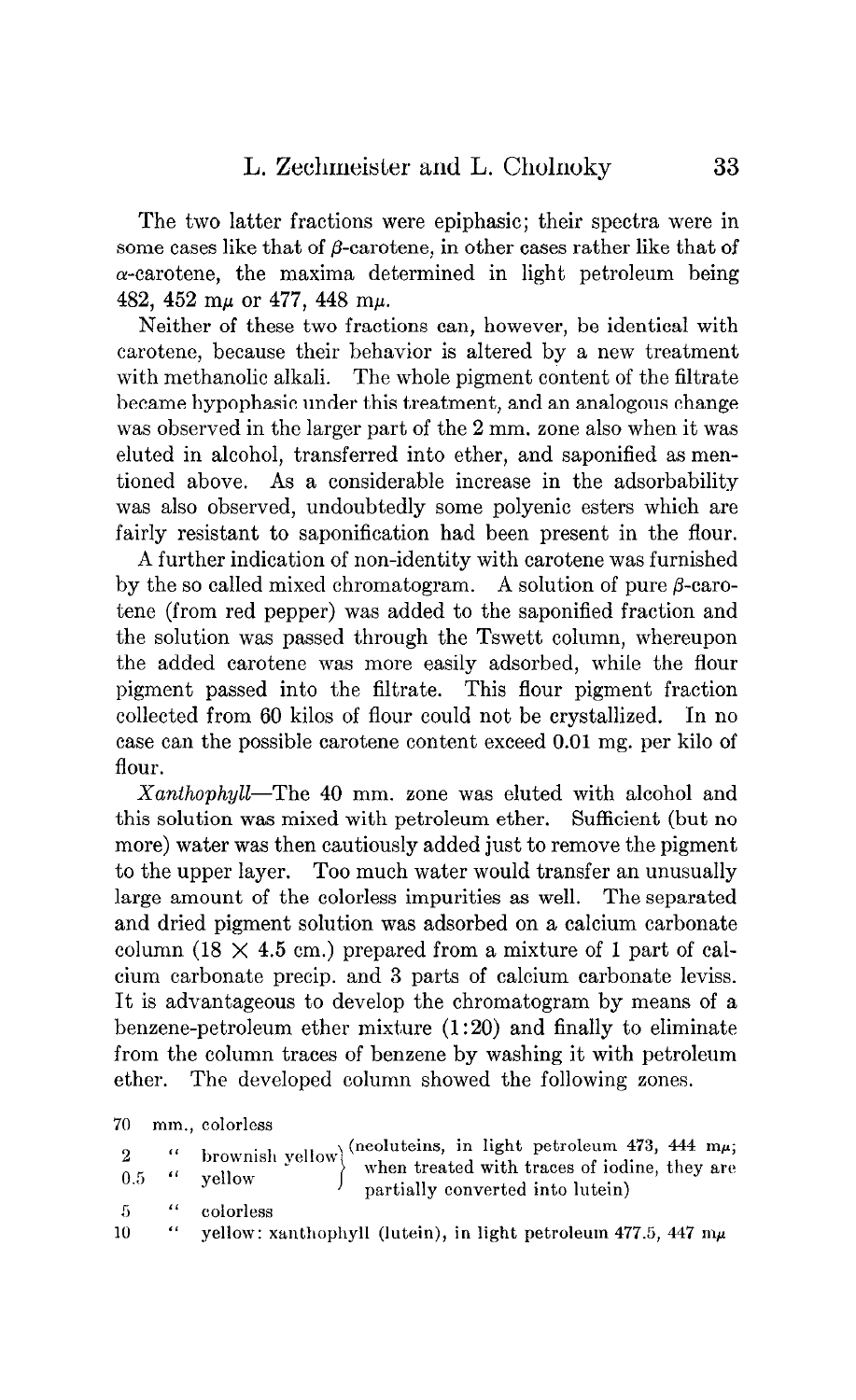# 34 Carotenoids of Hungarian Wheat Flour

The pigmented layers were eluted with alcohol, transferred into light petroleum, and measured with the photometer. The values obtained vary between 1 and 2.5 mg. of xanthophyll per kilo of flour. As xanthophyll is practically the only carotenoid present, for the purpose of an approximate estimation of the whole polyene content it is satisfactory to exhaust 100 gm. of the flour with light petroleum, to concentrate the solution to 100 cc., and to measure the extract photometrically after it has been cleared up by standing.

### Isolation of Xanthophyll (Lutein)

We extracted 60 kilos of flour in 5 kilo portions with ether. The first 5 liters of each percolate were worked up directly, as described below, while the following pale solution was used for the extraction of the next 5 kilo portion. The whole liquid was concentrated under a vacuum from 60 to 15 liters. Further concentration was prevented by frothing, which was rapidly getting worse. The saponification with methanolic KOH and the transfer of the coloring matter into ether were carried out as described in the foregoing section, whereupon the solution (3 liters) was washed alkali-free, dried, and evaporated under diminished pressure in a slow stream of  $CO<sub>2</sub>$ . It was found advisable to dissolve the resulting dark oil in petroleum ether and to evaporate the liquid again.

The chromatogram, obtained on calcium hydroxide  $(20 \times 6)$ cm.), showed a comparatively well fixed, broad, blurred, but on the whole apparently homogeneous zone, while it was easy to wash the traces of other pigments into the filtrate. The xanthophyll was eluted with alcohol and cautiously transferred into light petroleum with as little water as possible. Finally the whole adsorption procedure was repeated twice more. In the course of such operations it is noticed that the chromatogram gradually improves; *i.e.*, the last column shows a sharply bordered main zone. When this point is reached, the main bulk of the sterols is eliminated and may be easily crystallized from the filtrates.

Wevertheless, further purifying processes are necessary. We eluted the pigment with alcohol and carried out three successive chromatographic separations by using petroleum ether and calcium carbonate. Finally the column was washed with a mixture of benzene and petroleum ether  $(1:20)$ , and the colored layer was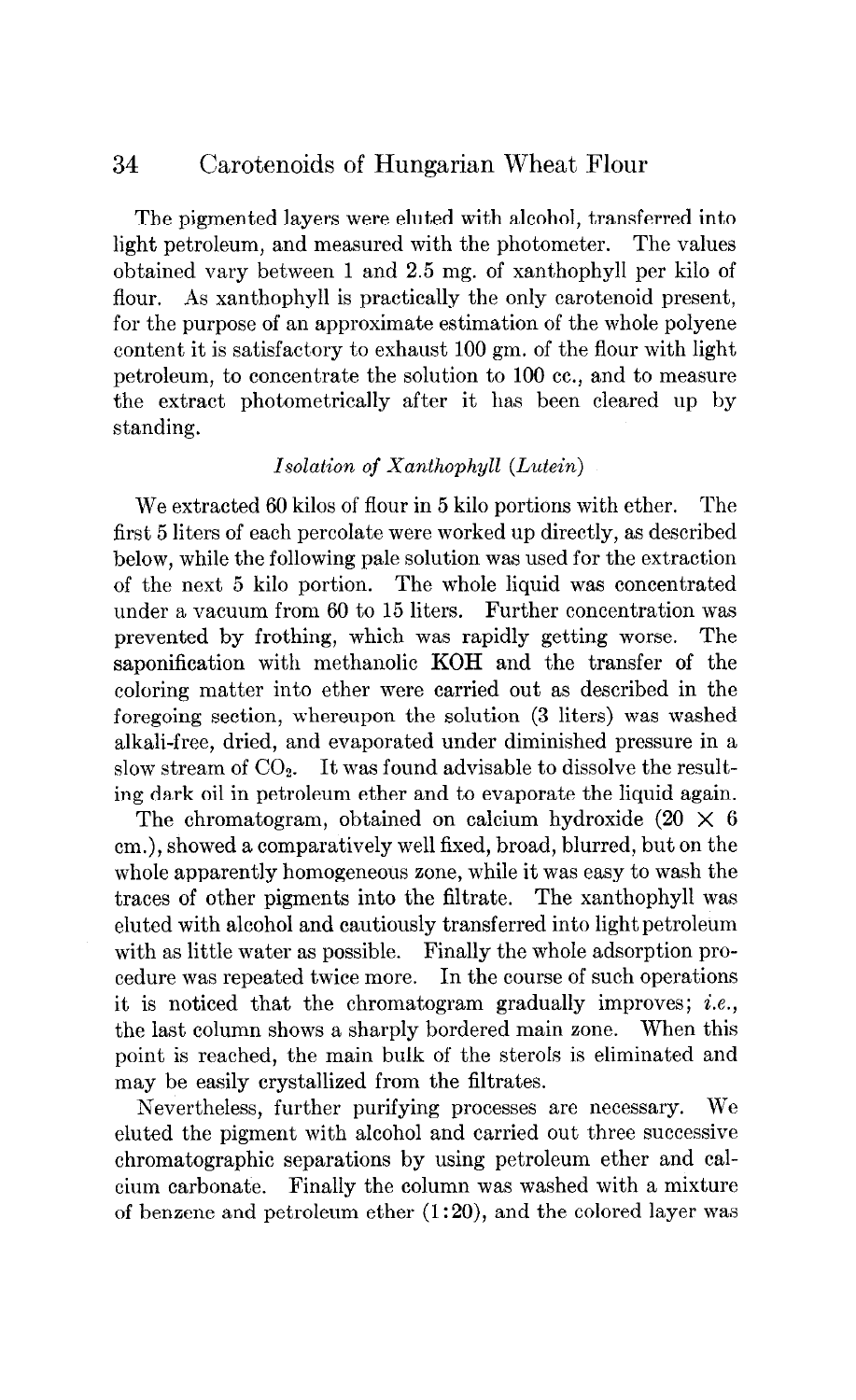eluted and transferred into benzene-light petroleum, which was dried and completely evaporated. It left a partially crystallized residue behind, which was dissolved in very little benzene and mixed with light petroleum. There appeared microscopic yellow needles, wart-like grouped, and typical for xanthophyll crystallized in the way described. These were filtered and rapidly dried at 60" under 0.1 mm. pressure.

Yield, 15 mg. of pure lutein, m. p. 193<sup>°</sup> (corrected). Calculated for  $C_{40}H_{56}O_2$ , C 84.44, H 9.93; found, C 84.34, H 9.97. Absorption maxima in carbon disulfide,  $507.5$ ,  $474.5$  m $\mu$ ; in benzene, 489, 457 m $\mu$ ; in light petroleum, 477, 447 m $\mu$ ; in alcohol, 477.5, 446.5  $m\mu$ . A mixture of a sample of the isolated pigment with lutein (xanthophyll) was inseparable in the Tswett column.

We wish to express our thanks to the Duke of Eszterházy's Foundation for a grant, and to Mr. E. Neumann for his assistance.

#### SUMMARY

1. Unbleached wheat flour from southern Hungary contains no more than 0.01 mg. of carotene per kilo, if any. Since it is free also from cryptoxanthin, it is valueless as a provitamin A source.

2. Practically the only polyene occurring in the flours investigated is xanthophyll (lutein). Some of the other pigments are isomerization products  $(10)$ , while the nature of the others is unknown.

3. Through repeated application of the chromatographic method, 15 mg. of pure xanthophyll crystals have been isolated from 60 kilos of flour.

#### BIBLIOGRAPHY

- 1. Wescner, J. A., and Teller, G. L., J. Ind. and Eng. Chem., 3, 912 (1911).
- 2. Monier-Williams, G. W., Rep. Local Gov. Board Pub. Health and Med. Subjects, n.s., Ko. 73, London (1912).
- 3. Gcddes, W. F., Binnington, D. S., and Whiteside, A. G. O., Cereal Chem., 11, 1 (1934). Whiteside, A. G. O., Edgar, J., and Goulden, C. H., Cereal Chem., 11, 615 (1934). von Darányi, J., and von Vitéz, S., Z. Untersuch. Lebensmittel, 68, 597 (1934). von Vitéz, S., Z. Untersuch. Lebensmittel, 70, 258, 265 (1935). Worzella, W. W., and Cutler, G. H., Cereal Chem., 12, 708 (1935). Fifield, C. C., Snider, S. R., Stevens, H., and Weaver, R., Cereal Chem., 13,463 (1936). Greven, H., Mühle, 73, 1644 (1936).